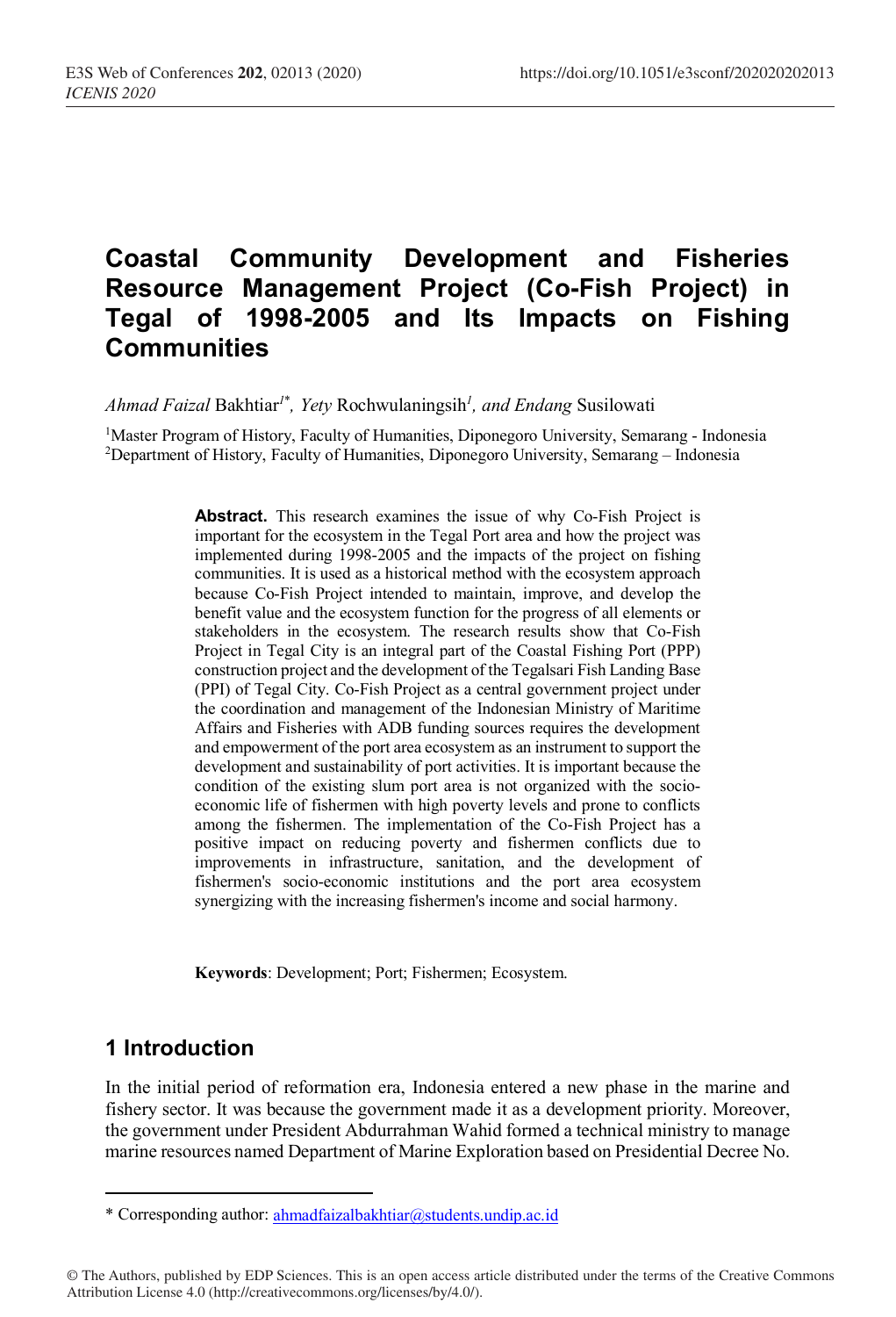136 of 1999 on November 10 1999 which later became the Ministry of Maritime Affairs and Fisheries and finally the Indonesian Ministry of Maritime Affairs and Fisheries. With the existence of a technical department that manages marine resources, the development program of the marine and fishery sector is increasingly massive, both with State Budget funding sources and loan or soft loan from abroad including international financial institutions such as World Bank, Asia Development Bank, etc. One of the programs is Coastal Community Development and Fisheries Resource Management Project (Co-Fish Project) with loan funds of Asia Development Bank conducted in five locations in Indonesia. For the north coast of the Java Sea, it is at Tegalsari Port, Tegal City, Central Java. There are at least two reasons in choosing the Tegalsari Port, Tegal for Co-Fish Project. First, the low quality of the port environment and the surrounding coastline which has a significant impact on the decline in the number of fishermen catch. Second, the high level of fisherman poverty living around the port area [1].

Practically, Co-Fish Project aims to create a good, healthy, and sustainable ecosystem in which the elements in the ecosystem synergize each other functionally, so as to create balance and sustainability. Therefore, Co-Fish Project technically aims to raise awareness about the importance of a healthy and clean environment, reduce social conflict caused by environmental issues such as fish waste management, marine pollution, and develop motivation to behave environmentally friendly [2]. This was important in Tegalsari, Tegal because the physical and social conditions of the community were unhealthy at that time. The environment looked dirty, the sanitation was poor and unorganized, the smell of fish waste was strong, and conflicts among the fishermen were frequently occured.

Through action programs targeting the actual and factual issues, the Co-Fish Project in Tegalsari, Tegal could be implemented well and had successfully contributed significantly in reducing the level of poverty and social conflicts among the fishermen. Different results were obtained in Bengkalis Regency for the same program and time. In Bengkalis Regency, the implementation of Co-Fish Project, was unsuccessful in improving the socio-economic conditions of the fishing community due to the lack of built infrastructure and low community participation [3]. Therefore, the successful Co-Fish Project in Tegalsari, Tegal is interesting to discuss further, how could it work and how is the project implemented and what are the socio-economic impacts felt by fishermen? These are the problem examined and discussed in this research.

## **2 Research Method**

This research was a historical research. The historical criticism method was used to examine the research problems. The historical criticism method is the process of critically examining and analyzing records and relics of the past through several stages [4]. that is the heuristic stage or the collection of sources to obtain both primary and secondary data [5], internal and external criticism to obtain authenticity and credibility [6], interpretation, and historiography or critical history writing based on verified facts [7].

## **3 Result and Discussion**

### **3.1 Tegal Co-Fish Project**

Although Co-Fish Project was an integral part of the Coastal Fishing Port (PPP) construction project and the development of Tegal City Tegalsari Fish Landing Base (PPI), it included fishing communities and regional areas as an ecosystem. Administratively, Co-Fish Project was located in two sub-districts, namely West Tegal Sub-district and East Tegal Sub-district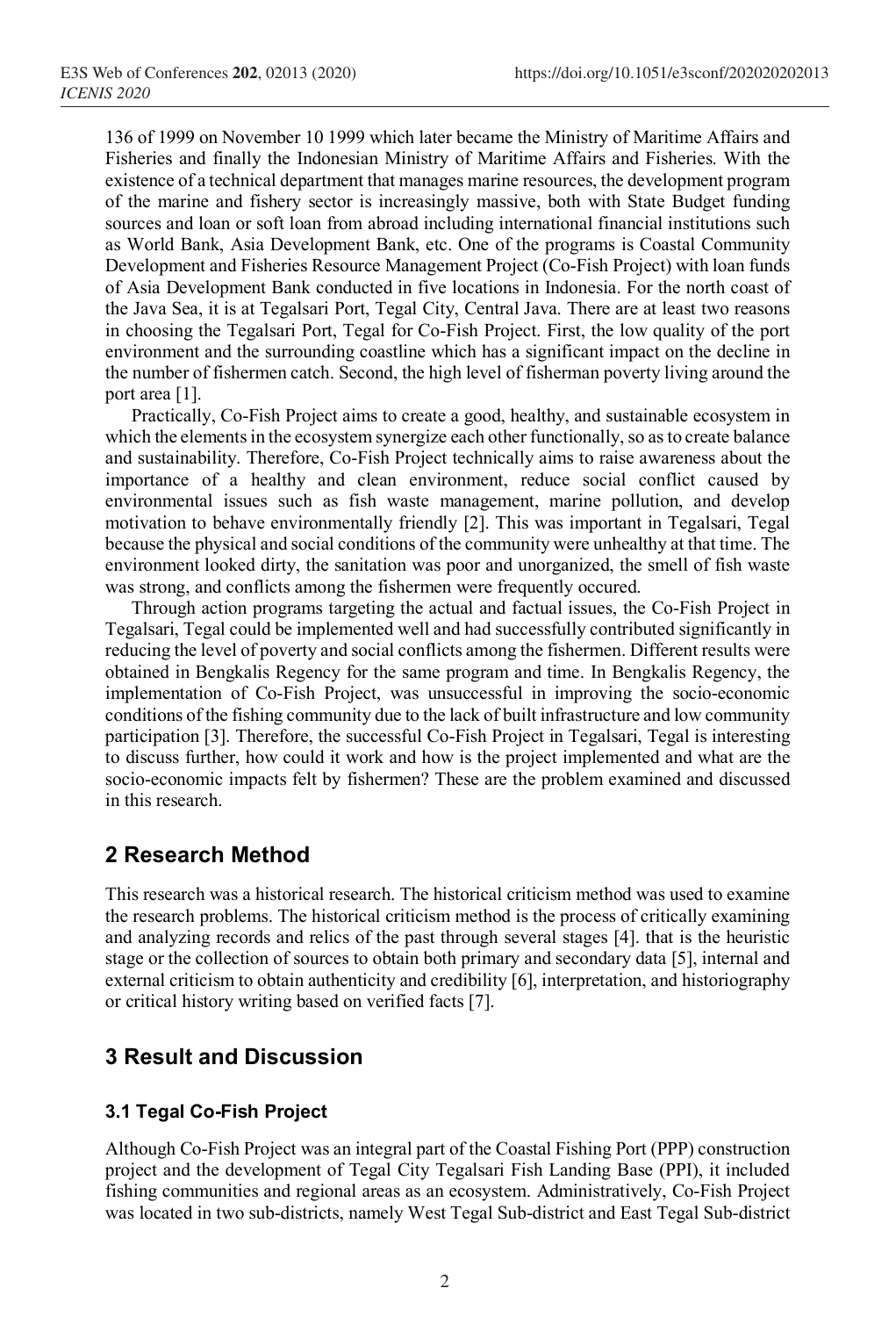because both regions were located on the coast. In the area of West Tegal Sub-district, Co-Fish Project was centered in Muarareja and Tegalsari urban villages. In the area of East Tegal Sub-district, Co-Fish Project was conducted in Panggung and Mintaragen urban villages [1]. Co-Fish Project took place during 1998-2005 with loan funds from Asian Development Bank by 60% and Indonesian Government by 40%. The loan number 1570/1571(SF)-INO was valid from April 21, 1998 to December 31, 2005, as the executing agency was Directorate General of Capture Fisheries of the Ministry of Maritime Affairs and Fisheries of the Republic of Indonesia [8]. The total budget for Co-Fish Project in Indonesia for the five regions including: Bengkalis Regency, Riau Province, Trenggalek Regency, East Java Province, Banyuwangi Regency, East Java Province, East Lombok Regency, West Nusa Tenggara Province, and Tegal City, Central Java Province reached Rp. 2.166.861.381.911 and Tegal Co-Fish Project received Rp. 50,996,118,300 from the central government, while the Tegal City government provided 14 hectares of land in Tegalsari Urban Village, Tegal City [8].

The initial step in implementing Co-Fish Project in Tegal was to conduct Resource and Ecological Assessment (REA) and Social and Economic Assessment (SEA). The preparation of a fishery management plan was based on the data base elaboration results on the condition of fish resources and habitat (ecology) through the REA research as well as the socioeconomic conditions of the fishing community through the SEA research. The REA research provided information on fishery resource use and habitat conditions as well as issues that occurred in the context of fishery resource use [8].

The next activity was the development of Tegalsari Coastal Fishing Port (PPP) area with a contract value of Rp. 50,996,118300, with gradual disbursement of funds from 11 October 2002 of Rp. 15,400,002,200, continued on October 8, 2003 of Rp. 28,116,593,100, and on 9 September 2004 of Rp.7,479,505,000. With these funds, the development performed included the construction of port infrastructure and training for fishing communities.

#### **3.2 Coastal Fishery Resource Management (CFRM)**

In 2001, Tegal Co-Fish Project conducted four fishery resource management programs. The first was planting mangroves by 63,721 seedlings, scattered in ponds by 49,318 seedlings, 8,103 in watersheds, 6,300 seedlings in the beach, and nurseries for patchwork if there were damaged seedlings, by 42,480 seedlings [9]. The second was Artificial Coral Reef (TKB) around the waters of Karang Jeruk, of which the production and management involved stakeholder from Tegalsari, Muarareja, Kali Bacin, and Suradadi [9]. The third was Communication, Information, and Education (KIE), which were part of the coastal fishery management component with the activities performed were making pamphlet, bulletin or advertisements on radio [9]. The fourth was conflict management. Conflicts occurred because of the differences in fishing gear, for example, some fishermen from Tegalsari and Muarareja urban villages used Arad or trawl fishing gear, while the majority of fishermen used traditional fishing gear such as bag nets/trammel nets, *klitik* nets, *kejer* nets and *loang* nets [10]. In dealing with conflicts from the community, agreements were made involving the Village office party, community leaders, the Water and Air Police, Maritime Security Agency, Naval Base, and the formation of the Marine Fishery Management Committee (KPPL) was agreed in Tegal City [11]. The model of conflict resolution [12]. which emphasized the communication and coordination among related parties as well as the participation and accommodation of the interests of the parties, had been proven effective in which fisherman conflicts in Tegal were reduced, i.e. occurring on the average of 2 times/year.

In 2002, the development of Demersal Coral Reef in Karang Jeruk Tegal by Regional Development Institute of Kendal won the tender. The Regional Development Institute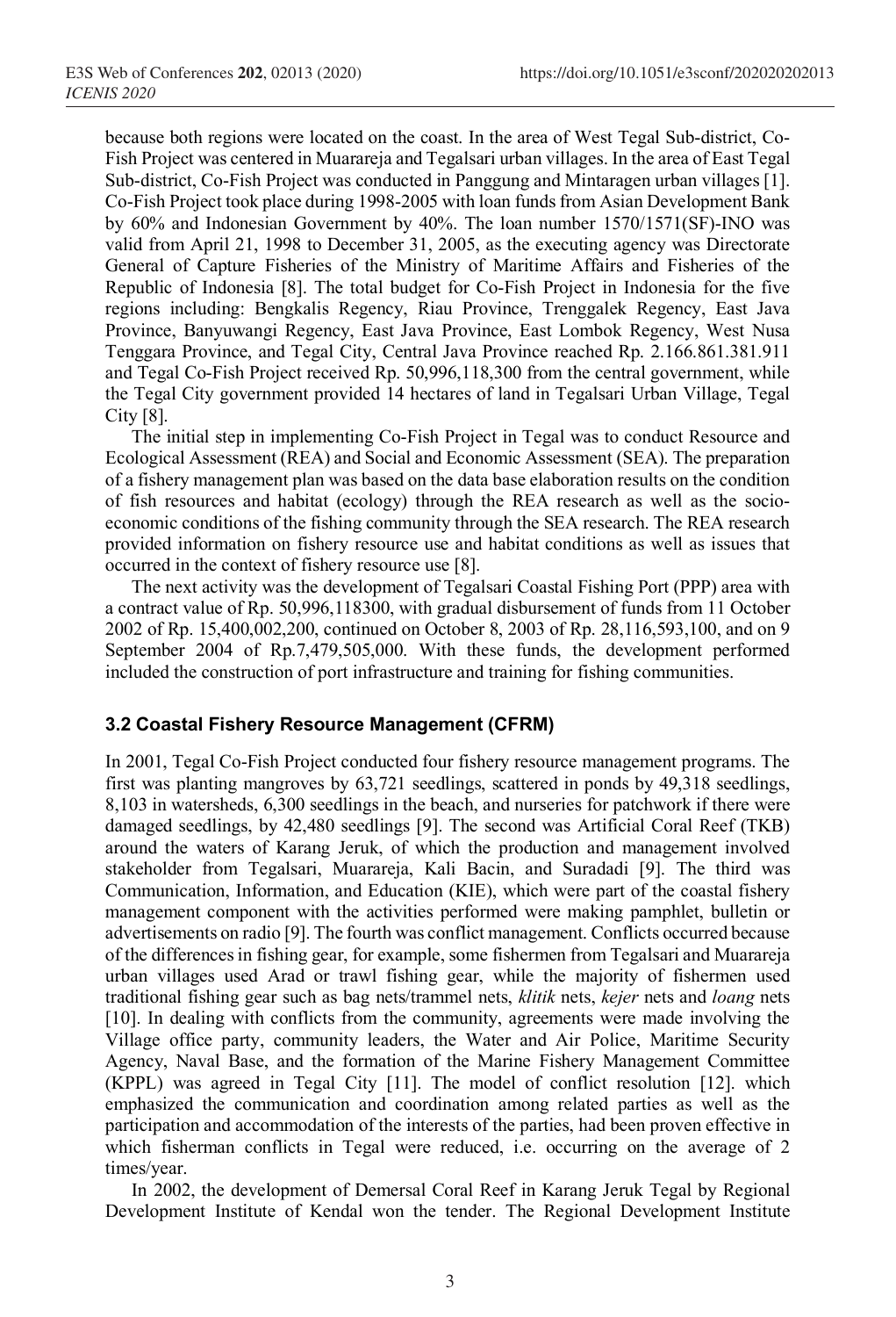implementation strategy was integrated and participatory approach as well as bottom up which involved all stakeholders which were the fishermen who directly utilized the resources in Karang Jeruk waters as fishing ground [9]. Then, in 2003 Tegal Co-Fish Project City formed a Community-Based Resource Management group and a Regency/City Fisheries Resource Management Advisory Committee named District Fisheries Management Advisory Committee (DFMAC) which functioned as a platform that bridged between the community and the government as well as recommendation for the regency/city government in deciding fisheries resource management policies [13]. To facilitate the monitoring of fishing fleet, Cofish Project of Tegal City also registered boats <30 Gross Ton (GT) and the fishing gear used. The registration results were collected in a database system. For registered fishing boats, a special sign was attached to in the form of stickers made by the survey team [14].

In 2004, Number of Permissible Catches (JTB) was implemented as a database in the utilization of marine fishery resources. In Project Administration Memorandum (PAM) ADB point 3 on Project Components or Output for the coastal fisheries resource program, it was listed including *Coastal Fishing area covered and total allowable catch determined and coastal fisheries resource management plans developed*. The attachment to the decree of the Minister of Agriculture No. 995/Kpts/IK.210/9/99 on the potential of fish resources and the number of permissible catches (JTB) in Indonesian fisheries areas was also included. With the tendency of non-compliance with penalties coupled with economic pressures, there was a conflict of interest between groups of fishermen who used certain fishing gear in certain fishing areas and in certain seasons as well. In principle, according to the Code Of Conduct On Responsible Fisheries Operation, there were no prohibited fishing equipment, but only an arrangement to avoid between conflicting groups so that it was needed to be regulated regarding the prohibition of the operation of dangerous fishing gear such as Trawl which remained widely used in Tegal area, fishing lanes, arrangement of FADs installation, use of fishing gear resembling Trawl and improvement of environmental aspects [15].

#### **3.3 Community Development and Poverty Reduction (CDPR)**

In 2001, Tegal Co-Fish Project conducted two programs as follows: First, the demonstration of the business service improvement ability for fisherwomen carried out by NGO from the Institute for Resources and Environment Research and Development (LPPSLH) of Purwokerto. This program was conducted on September 26, 2001, at Jl. Hang Tuah, Gang Arwana (by utilizing regular meetings of groups of fisherwomen) [16]. The second was assistance and guidance program for environmental sanitation management through counseling and socialization of waste and drainage control system in Tegalsari performed by the NGO of Kendal Regional Development Institute. The action was shown through the 500m-long Baal road construction due to frequent flooding, one MCK (a place for bathing, washing as well as Lavatory) was built in RT 10, and sewer repair. The waterways in RW 09 often overflowed, and the negligent of the fillet owners in handling waste caused unpleasant odors [17].

In 2003, Tegal Co-Fish Project carried out a support package program and alternative business assistance for the fisherman families**.** The training activities for targeted groups who received the alternative business assistance packages were divided into two batches. The first batch was conducted on October 22-23, 2003, while the second batch was on October 24-25, 2003. The training took place in Sanggar Pramuka in Tegal. The support package was carried out by an NGO, Institute for Research and Development of Development Resources of Semarang. The total number of the training participants were 80 targeted groups with the details as follows: 42 participants in batch I and 38 participants in batch II. The alternative business needs were 2,342 laying ducks, 760 laying hens, 36 ewes, and three rams [18].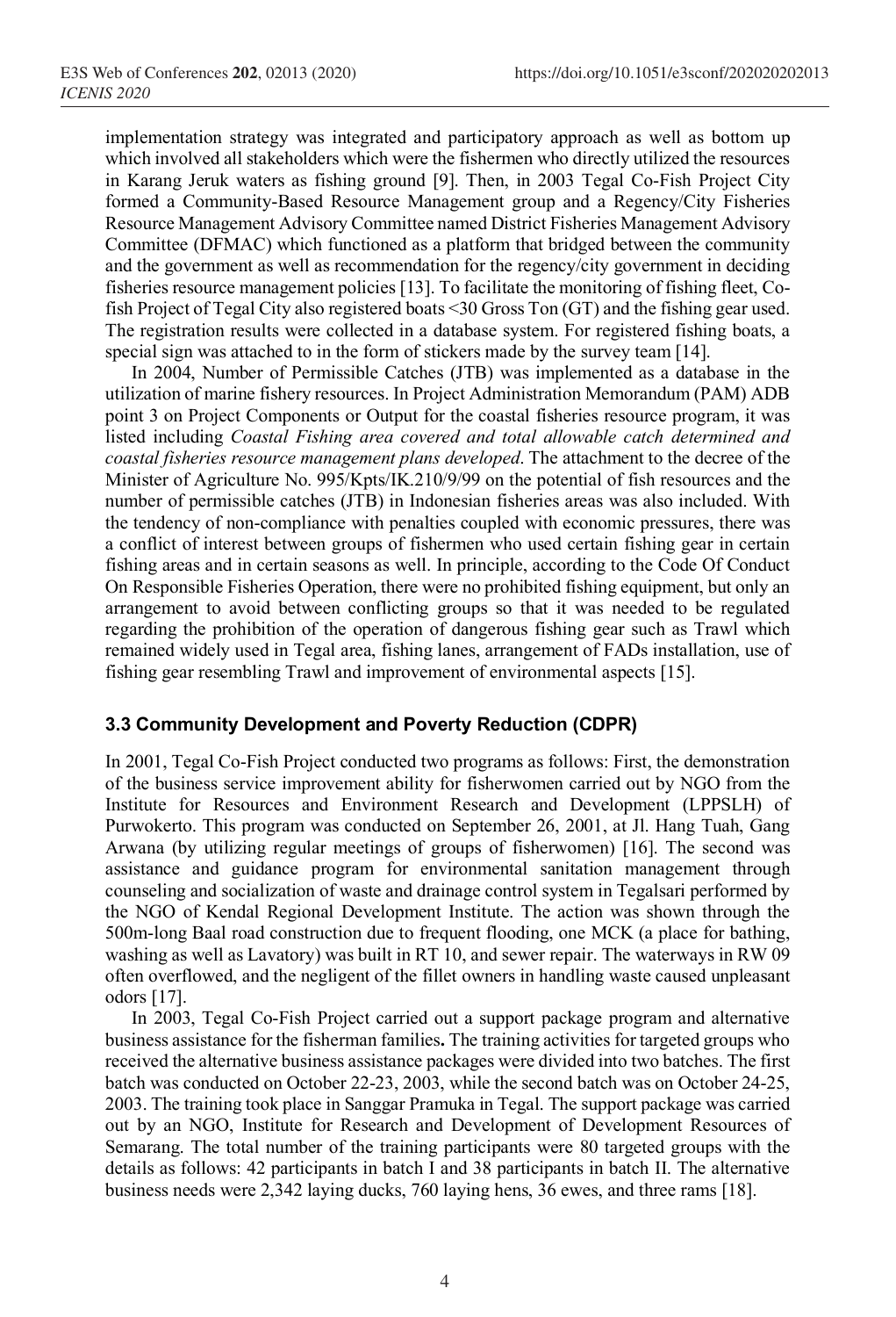In 2004, Tegal Co-Fish Project implemented a facilitation program for financial access to banks for fishermen in cooperation with PT. Sarana Jateng Ventura. In the first phase, Rp. 498,000,000 financial credit was distributed, covering: Rp. 48,000,000 microcredit for 20 people belonging to three groups and Rp. 450,000,000 commercial credit for three people. In phase II, Rp.477,500,000,00 was delivered, covering Rp. 365,000,000 commercial credit for six people and Rp. 112,500,000 small and medium-sized enterprises (SME) credit for 12 people who belonged to three groups. The total credit that distributed during the assistance were Rp. 975,500,000. In the next development the total credit distributed to groups of fishers were Rp. 1,702,000,000. [19].

#### **3.4 Fish Landing Center (FLC)**

The improvement of Fish Landing Base (PPI) environment conducted by Co-Fish Project was shown through Tegalsari PPI Building Construction in 1999, which was carried out by CV. Tri Desain who won the tender with a project value of Rp. 85,536,500. [20]. A rearrangement of the coastal area (Tegalsari Coastal Fishing Port (PPP) network and irrigation construction) was carried out in 2002, regulated by the consortium of PT Adhi Karya Branch VI and PT Hutama Karya Region V with a project value of Rp.14,000,002,000 [21]. In 2003, Tegalsari Fish Landing Base (PPI) network and irrigation construction was still regulated by the winner of the tender, the consortium of PT. SAC, PT Wijaya Karya dan PT. Teguh Raksa Jaya with the project value of Rp.21.214.891.000. [22]. The construction of port infrastructure continued in 2004, which were networks, buildings, and irrigation carried out by PT. Modern Surya Jaya as the winner of the tender with the project value of Rp.7.479.505.000. [23].

#### **3.5 Institutional Strengthening (IS)**

Within five years, Co-Fish Project successfully enhanced and strengthened the management of coastal fishery resources related institutions. Various groups were formed, i.e., eight groups of PSBK, District Fisheries Management Advisory Committee (DFMAC) in 4 regencies/cities: Tegal City, Tegal Regency, Brebes Regency, and Pemalang Regency. LPAC was held annually for five years with different themes. Besides, Co-Fish Project also held various training related to institutional strengthening at both community and government apparatus levels. The training included Professional Staff Training with 78 participants, three batches of Project Operational Training with 73 participants, Environmental Impact Analysis training with 15 participants, coastal zone planning and management training with 20 participants. [19].

The results obtained from the institutional strengthening programs are; first, the installation of Geographic Information System (GIS) and monitoring Controlling and Surveillance (MCS) in Tegal City Co-Fish office. The second is the staff ability in the fishery department of Tegal City, Tegal Regency, and Brebes Regency increases by 20 staff. The third is the improvement of project management skills. The fourth is the skill improvement of 223 local government staff, 12 Non-Governmental Organization (NGO) staff, and 387 community members in the field of fishery resources management and fishing communities development [24].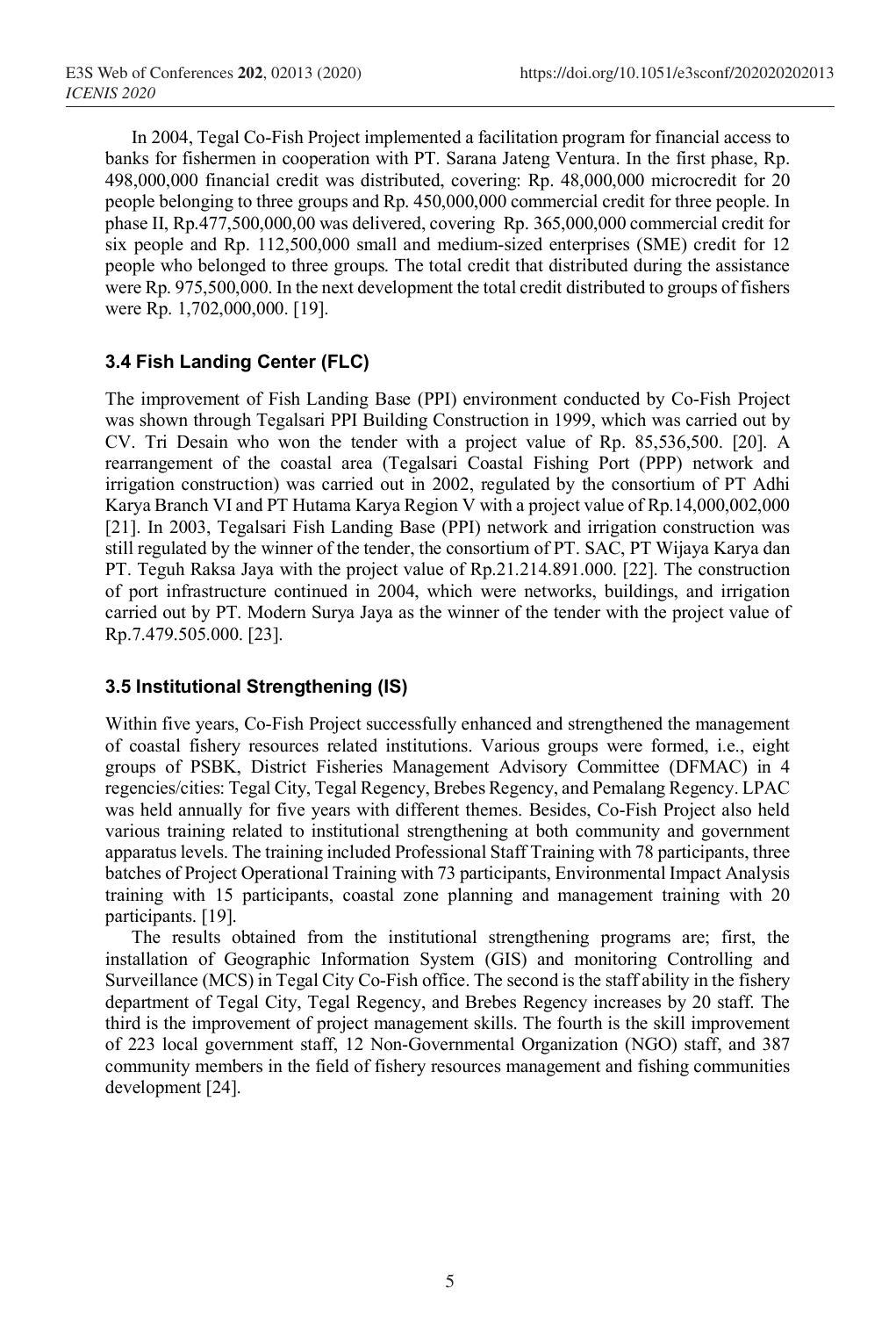### **4 Conclusion**

It could be concluded from the discussion that the Co-Fish Project implementation in Tegal can give outstanding results. The success is greatly influenced by the good support and cooperation from various parties in the implementation of the Co-Fish Project. The support and cooperation between Central Government, Central Java Provincial Government and Tegal City Government are realized through budget allocations, land facilitation, mobilization of human resources, etc. With synergy and cooperation, the Tegal Co-Fish Project is successfull in implementing four programs of which the goals are to reduce poverty levels. Before the Co-Fish Project, the poverty rate of fishers in Tegalsari reached 371 in 1998 but 178 in 2006, meaning it decreased by 108%. There is also significant reduction in the conflicts among fishermen. Before the Co-Fish Project, there were averagely 10 cases per year and reduced to averagely 2 cases per year after the Co-Fish Project implementation.

The four Co-Fish Project Programs are First, Coastal Fisheries Resource Management (CFRM) that can be well implemented as seen from the high participation of the community. The second is Community Development and Poverty Reduction (CDPR) in the form of various direct and useful assistance, including entrepreneurship training on seafood processing. The third is the Fish Landing Center (FLC) that is delivered through port facility construction which engages several local companies. Through the adequate facilities, the fishing community is proven to be able to increase fishery production for the welfare of the fishing community of Tegalsari. The fourth is Institutional Strengthening (IS**)** which emphasizes more on the existing institutions and it is known among the local community. Within this context, local government and fishing communities are highly participated, bringing success in the Co-Fish Project program in Tegal.

This research is part of a thesis entitled "*Perkembangan Pelabuhan Perikanan Pantai Tegalsari Kota Tegal Tahun* 1998-2016" (Development of Fishing Port of Tegalsari Beach, Tegal City in 1998-2016) on History Magister Program, Faculty of Cultural Sciences, Diponegoro University.

### **References**

- 1. R. Indrawasih, Ratna, et al. Pengelolaan Sumberdaya Laut Secara Terpadu (Co-Management): Evaluasi Pengelolaan Model Co-Fish, (Jakarta: Penerbit Puslit Kemasyarakatan dan Kebudayaan-LIPI, 2007).
- 2. Laporan Akhir Tahun Pelabuhan Perikanan Pantai Tegalsari Tahun 2006 (Dinas Kelautan Dan Perikanan Pemerintah Provinsi Jawa Tengah).
- 3. Repository Institut Pertanian Bogor, Pelaksanaan Co-Fish Project 1998 2005 di Kabupaten Bengkalis Provinsi Riau (http://repository.ipb.ac.id/handle/123456789/9401
- 4. L. Gottschalk, Mengerti Sejarah, terjemahan Nugroho Notosusanto (Jakarta: Universitas Indonesia Press, 1983).
- 5. S. Pranoto, Teori dan Metodologi Sejarah (Yogyakarta: Graha Ilmu, 2010).
- 6. Kuntowijoyo, Pengantar Ilmu sejarah (Yogyakarta: Yayasan Bentang Budaya,1995).
- 7. S. Kartodirjo, Pendekatan Ilmu Sosial dalam Metodologi Sejarah (Jakarta: Gramedia Pustaka Utama, 1992).
- 8. Laporan Akhir Proyek Pembangunan Masyarakat Pantai dan Pengelolaan Sumberdaya Perikanan Co-Fish Project Tegal (Jakarta: PT Trans Intra Asia, 2005).
- 9. Dokumen Co-Fish Project Kota Tegal, Laporan Akhir REA Tahap II CV. Bina Citra Bersama konsultan perencanaan dan pengawasan teknik (Blora: CV. Bina Citra Bersama, 2003).